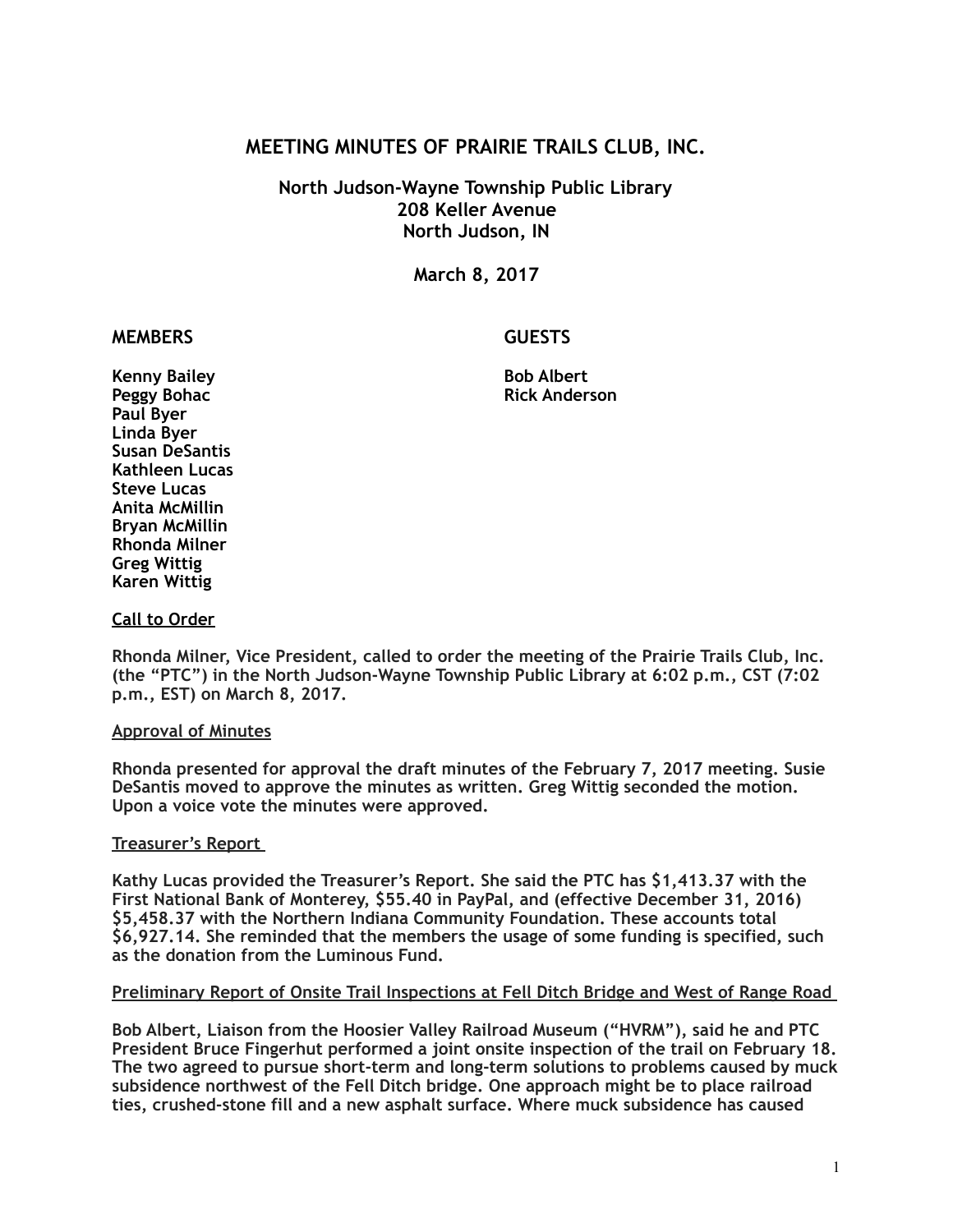**dips just west of Range Road, crushed stone might be used for fill and then covered with asphalt patches. Bob said Bruce was exploring options for implementation beginning when weather allows this spring. He also noted that Bruce picked up a copy of the signed "Memorandum of Understanding" between the HVRM and the PTC.** 

#### **Update on Application for Federal 501(c)(3) Status**

**Kathy reported the IRS recently simplified and reduced the cost of an application for organization status exemptions under Section 501(c)(3). She prepared for the PTC and filed on February 21 online Form 1023-EZ. After determining the PTC's employee identification number, she supplied the \$275 fee (formerly \$400) from her personal account. On March 6 Kathy telephoned the IRS and learned the application crossed successfully over the initial review hurdle. She said she hoped to have more information for the April meeting.** 

#### **Update on Participation in US Bike Route 35 Project for Identification of Starke County Services**

**Kathy thanked members for participating in the project to identify Starke County services to help users of US Bike Route 35 that is now in development. During the February PTC meeting the members were requested to offer guidance in preparing the document (which Indiana Tourism staff refer to as the "USBR35 Assessment").** 

**Guidance was provided and the document finalized accordingly. One element was that we were to contact Harold Woods, who operates a bike shop on SR 10, to determine if he wished to have the shop listed. Steve talked with Harold at his shop. Harold was interested, said he would like to have the shop listed, and it was.** 

**As agreed during the February meeting, the Starke County portion of the USBR35 Assessment was circulated to members on February 9. A final version was forwarded on February 10 to Lexa Muehlbauer, an intern with Hamilton County Tourism, who is coordinating submissions by participating Indiana counties.** 

**On February 27 Lexa emailed to indicate the USBR35 Assessment was complete except for an introduction. A three paragraph "Starke County Website Content" was prepared and sent to her the same day. On February 28 Lexa responded, "Perfect, thank you!" Kathy concluded by saying her understanding is that this phase of the project is completed.** 

**Consideration of Committee Report for National Trails Day Celebration on June 3 with First Annual 5K Color Walk-Run** 

**Peggy Bohac provided the committee report for the inaugural 5K Color Walk-Run in celebration of National Trails Day on June 3, 2017. She said Madison Osborne chaired the first committee meeting on February 28 in North Judson. She thanked Kenny Bailey for joining the committee and providing very helpful assistance.** 

**Peggy reported the committee determined the 5K Color Walk-Run could be effectively managed and provided a good opportunity for increasing awareness of the NJ Erie Trail and for additional funding of trail activities. Pre-registration was set at \$20 per person with registration following a deadline at \$25. Payment of the entry fee would entitle each participant to a race day kit. The kit would include a packet of color powder for each runner and walker, sunglasses, stickers and a white t-shirt with event logos. Kenny agreed during the committee meeting to obtain shirt cost estimates to include logos.**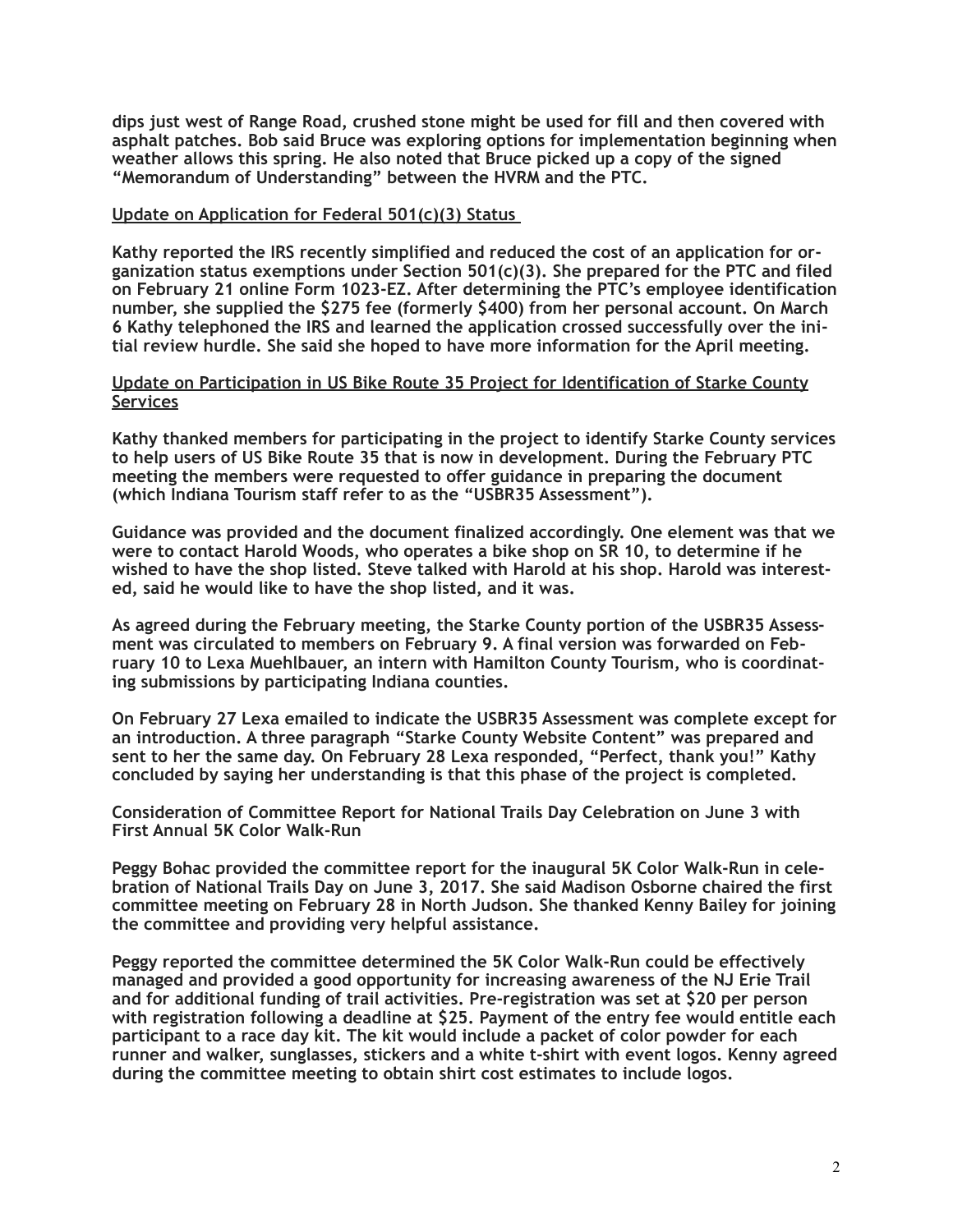**Each race kit costs \$6 and every 50 race kits ordered comes with a 25 pound bag of powder. The goal is to have 200 participants. "We will be spending \$1,200 not including shipping. We would have to add the cost of shirts, banners and any trophy."** 

**Peggy said the committee agreed the Color Walk-Run course should begin and end at Norwayne Field on Main Street, North Judson. Runners would leave Norwayne Field at 8:00 a.m., CDT. This would be a timed race for people who want to compete for a trophy. The second wave of runners and walkers could be scheduled to leave Norwayne Field at 9:30 a.m., CDT. The first color station would be at Norwayne Field, the second at the NJ Erie Trailhead on Main Street and the third just before the trail crosses Indiana Highway 10. At the third location the Color Walk-Run would turn around and return to North Judson, ending at Norwayne Field and constituting a 5K course. The committee concluded having this event cross SR 10 would pose too many safety and traffic hazards.** 

**Peggy added that the committee understood the need to obtain authorizations from the North Judson Town Board and from the North Judson Parks and Recreation Board. Following the committee meeting Peggy said she met with the Town Board and obtained permission to block off Main Street during race times. The North Judson police have agreed to assist. She said Rich Akers, Member of the North Judson Parks and Recreation Board, has reserved Norwayne Field for the PTC during event times. She also sought and obtained a waiver of the permit fee.** 

**Peggy said the committee is still researching whether local businesses would like to set up food and drink stations for race participants and observers. "We need to get some kind of speaker system to play music."** 

**Kenny reported during the PTC meeting that he has since obtained cost estimates and alternative designs for shirt logos. The members agreed the estimates were very competitive. Kenny showed possible shirt designs from his cellphone. He said he was working on banners to help announce the event.** 

**Bob Albert reported he reviewed the event with members of the HVRM. On June 3 the HVRM expects to hold train rides, but he believes the 5K Color Walk-Run and the HVRM functions are compatible. As many as 30 parking spots might be available for the Color Walk Run. Operators of the two events need to communicate and continue to work together to help assure their mutual success. Bob said he does not expect the Museum would be using the State Road 10 Rest Park during the 5K Color Walk-Run.** 

**Rick Anderson said the Bass Lake Property Owners Association was willing to announce the event in its newsletter.** 

**Rhonda thanked the committee members for their extraordinary efforts to date. PTC members expressed support for the 5K Color Walk-Run plans as outlined by Peggy. Rhonda urged the committee to continue with its work and to provide an update at the April meeting.** 

#### **Geocaching Demonstration**

**Linda Byer presented this informational item of trail usage. She said geocaching "is a treasure hunt. People with grandchildren will find it's a great way to entertain them." The concept began in the 1990s when the Federal Government released GPS information to the public. Smart phones and GPS instruments can now triangulate from different satellites to identify a position on earth. Accuracy varies from about four to forty feet depend-**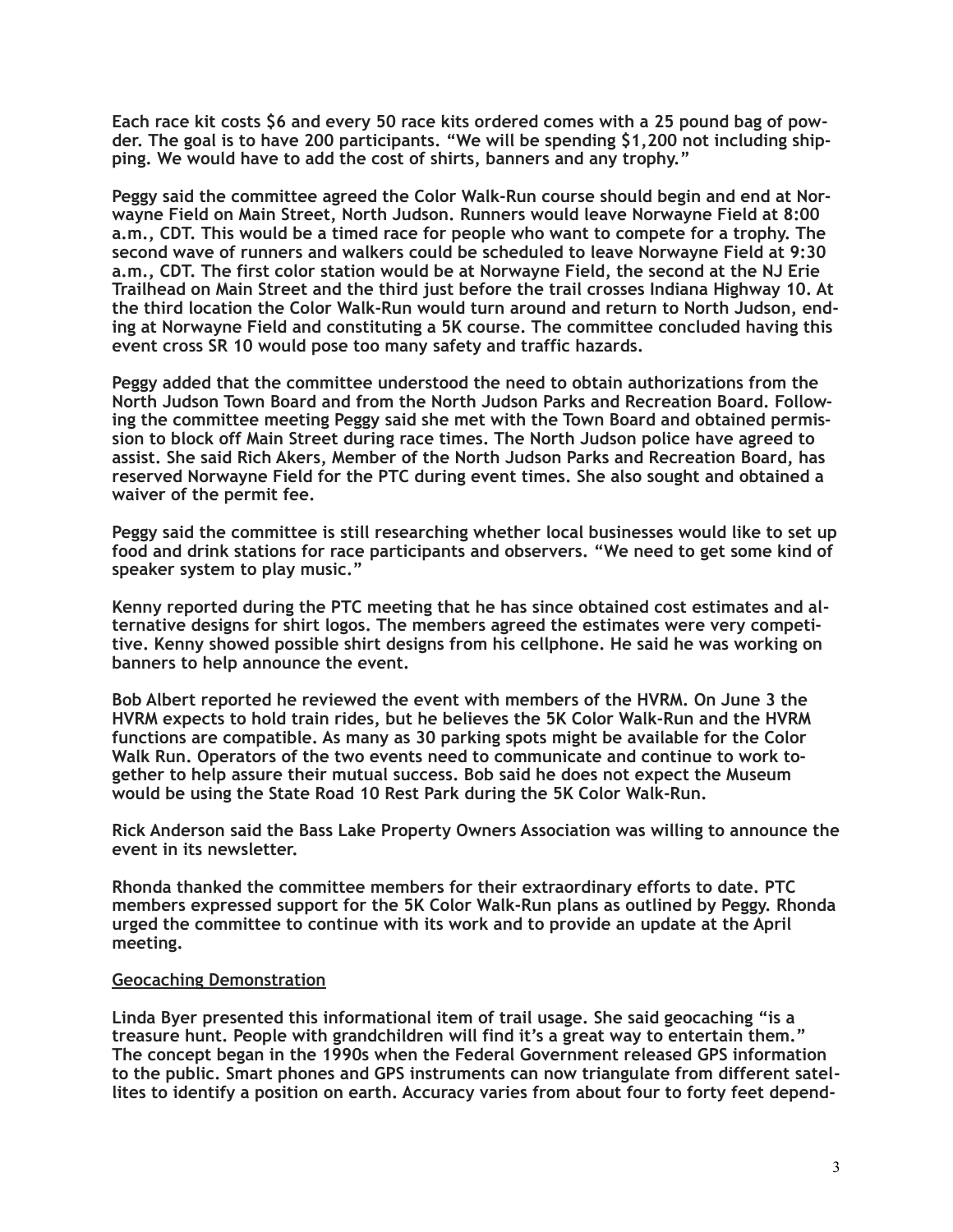**ing on equipment, vegetation and weather. A participant enters his or her name in a logbook when the geocache is discovered.** 

**Linda showed her swag (an acronym for "stuff we all get") bag that she uses to stock a site. Her swag is largely "things that kids like" but can also include items useful to the exercise of geocaching such as pencils and pencil sharpeners. She sometimes leaves behind small plastic bags to encourage participants to pick up and remove trash. For traditional geocaching a person may remove an item from the geocache but is expected to replace it with another item of equal or greater value. A virtual geocache encourages a participant to an experience or aesthetic of interest but does not involve removing or exchanging material things. A participant writes about a find in the cache logbook.** 

**Linda distributed printed information from geocaching.com. The information explained: At its simplest level, geocaching requires these 8 steps:** 

- Register for a free Basic Membership.
- Visit the "Hide & Seek a Cache" page.
- Enter your postal code and click "search".
- Choose any geocache from the list and click on its name.
- Enter the coordinates of the geocache into your GPS device.
- Use your GPS device to assist you in finding the hidden geocache.
- Sign the logbook and return the geocache to its original location.
- Share your geocaching stories and photos online.

**Linda said she developed a 20-site geocache complex for the NJ Erie Trail. These sites are about one-half mile apart from one another. Her primary intent was to draw interest to the trail for persons who might not otherwise be aware of its existence. She has received a number of email communications regarding the complex, reflecting that it is a success.** 

#### **Report on Lids-for-Benches Project and Starke County 4H Participation**

**Rhonda reported she, Kathy, Brian McMillin and Anita McMillin met on March 6 at Knox High School with Starke County 4-H Youth Leadership to sort lids collected by PTC members and our supporters. Five 40-pound bags of lids were loaded and delivered in Kathy's SUV to the meeting. She said the evening began on a "Laurel and Hardy moment" with a hole in one of the bags, and lids spilling out and rolling in all directions. There were probably 40 to 50 participants in the meeting, including adults and youth. Kathy did "a real nice demonstration of eligible lids at the beginning" of the meeting. The review process was completed in a little more than hour. "Some were very interested and into it."** 

**Kathy said a few more lids were collected subsequent to those in the five bags Rhonda referenced. "We believe we now have enough collected and processed for the first bench." She added that Deb Mix, Chair of the Starke County Park Board, just advised her of an IDEM grant opportunity that might offer financial support for another lids-forbenches initiative.**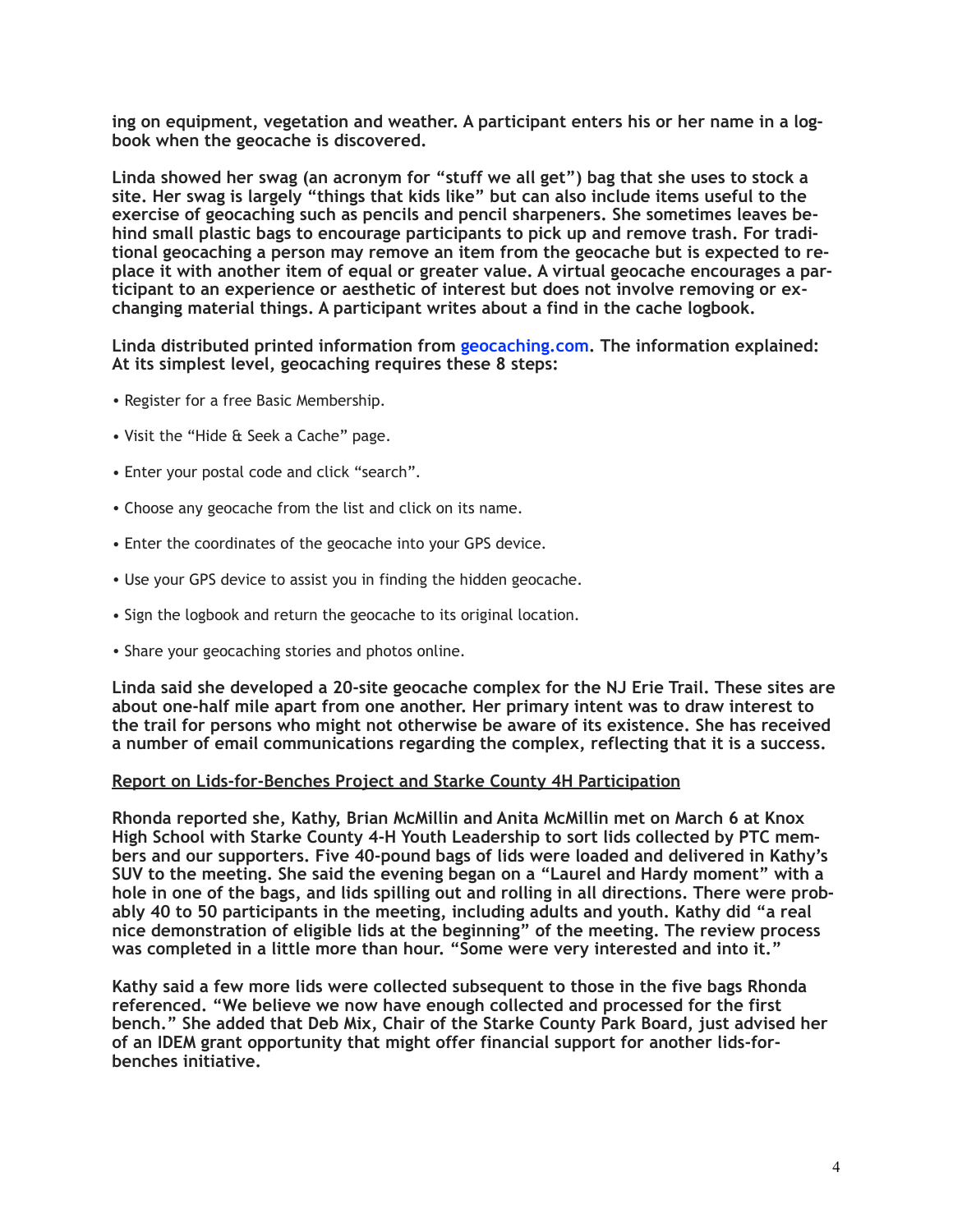## **Update on Implementation of Future Vision for Bike Route Connectors**

**Steve Lucas reminded members that during our November 2016 meeting, authorization was given to ask the Starke County Commissioners for share-the-road status on Range Road north to Bailey's Discount Center, and, using CR 800 South, to Bass Lake along CR 450 East and CR 600 East. The status would specifically designate these public roads for usage as bicycle routes, similar to authorization the Starke County Commissioners gave Nathan Origer and Pulaski County last year on CR 200 East for linkage from the NJ Erie Trail to the Panhandle Pathway and Winamac. The status would also anticipate the placement of signage on CR 800 South, CR 450 East and CR 600 East to assist users with navigation and provide historic or cultural interest. Some of the signage would come from the PTC, some likely from the Starke County Highway Department, and some possibly from sponsors of US BR35. "You will recall that the generous donation from the Luminous Fund is earmarked for improving connectivity to Bass Lake."** 

**Steve said that also during the November 2016 meeting he noted Starke County Highway Superintendent, Rik Ritzler, would be contacted to determine if he had concerns before we made a presentation to the County Commissioners. "Kathy and I met briefly with Rik at his office on February 24. He was supportive, even enthusiastic, but re-emphasized the policy call rests with the County Commissioners." Rik added a trailhead for a Bass Lake connection might be coordinated with a roadway construction project Starke County hopes to perform that would include the intersection of CR 450 East and CR 210.** 

**Steve added, "Kathy and I also spoke to the Bass Lake Property Owners' Association this past Saturday. We talked generally about the Prairie Trails Club. We discussed the NJ Erie Trail, US Bike Route 35 and the American Discovery Trail—with emphasis on improving connectivity to Bass Lake." The BLPOA Board and visitors were positive and encouraged us to move forward.** 

**Steve said, "Unless someone has reservations, we'll move forward with seeking a place on the Starke County Commissioners agenda to consider endorsement and approval of these concepts. If we're placed on the agenda, I'd inform PTC membership and ask if there were volunteers to attend the meeting and express support. I'd ask Bruce and Rhonda if either wished to appear and speak as PTC President and Vice President."** 

**Rhonda asked the membership for perspectives. No one expressed reservations or asked questions. The consensus was that Steve should take the lead in carrying this initiative forward to the Starke County Commissioners.**

## **Consideration of July 15, 2017 Bike Ride from Bass Lake to NJ Erie Trail**

**Rhonda recognized Steve and Rick Anderson. Steve said Rick is President of the Bass Lake Property Owners Association (the "BLPOA") and would introduce a concept for a new event.** 

**Rick proposed consideration of the the "First Annual Erie Bass Lake Bailey's Ride". The event would need to be aggressively promoted. "WKVI, the Leader and South Bend TV may not want to be left out." He said the BLPOA has an email distribution that is sent regularly to approximately 800 families. The BLPOA estimates that these 800 emails are ultimately seen by 2,000 people.** 

**Rick added that there could potentially be more than 100 riders. The route from the Bass Lake Property Owners Building to Bailey's Discount Center would be about eight miles and about 16 miles going both ways. It's about "one mile to CR 450 E, 1.6 miles south on CR**